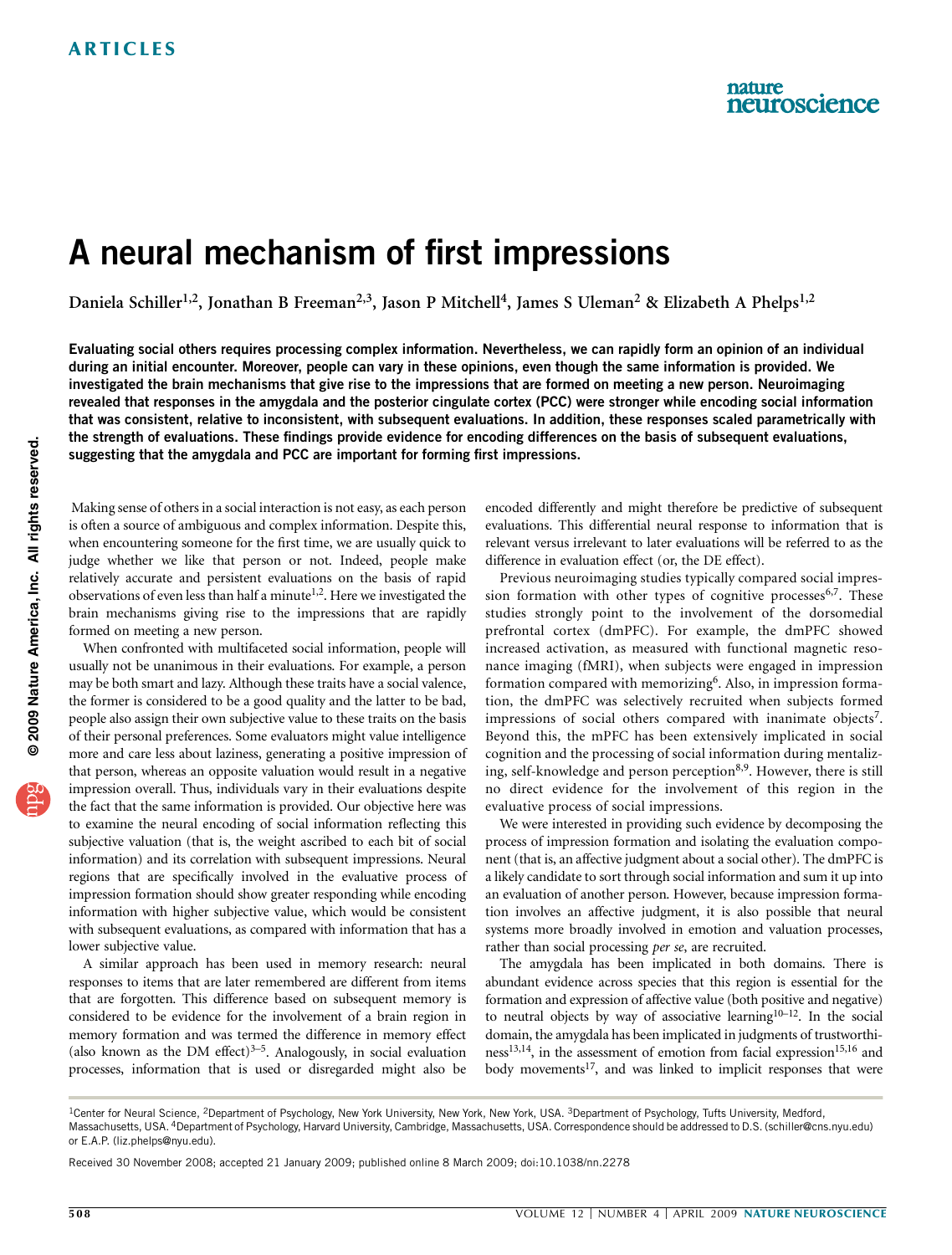## ARTICLES



indicative of race bias<sup>18,19</sup>. Thus, the amygdala might participate in the formation of social value assigned to other people.

To test these hypotheses, we developed the difference in evaluation procedure (Fig. 1), allowing us to sort social information encoding trials by subsequent evaluations. More specifically, we measured blood oxygenation level–dependent (BOLD) signals using whole brain fMRI during exposure to different person profiles. Each profile consisted of 6 person-descriptive sentences implying different personality traits. The sentences varied gradually in their positive to negative valence (or vice versa) but evoked equivalent levels of arousal. A 12-s interval with the face alone separated the positive and the negative segments. Subsequently, an evaluation slide instructed subjects to form their impression on an 8-point scale. On the basis of these evaluations, we determined which of the presented descriptive sentences guided evaluations (evaluation relevant) and which did not (evaluation irrelevant). For example, if a subject's evaluation was positive, we assigned the positive segment of the profile to the evaluation-relevant category and the negative segment to the evaluation-irrelevant category. We then identified the brain regions dissociating items from each category (that is, difference in evaluation effect). Notably, we correlated subjects' BOLD signal with their own individual evaluations. This allowed us to identify brain regions that were consistent across subjects in processing evaluationrelevant information regardless of the particular stimuli that they considered. Immediately after the scanning session, subjects underwent a memory-recognition task.

#### RESULTS

#### Behavioral results

We scanned 19 volunteers while they performed the impressionformation task, which consisted of 20 profile evaluations. To confirm that subjects' impressions were guided by their idiosyncratic evaluations, rather than by the valence of the information that was presented, we assessed the number of profiles that the subjects evaluated as Figure 1 An example of a person profile. One out of 20 person-profiles presented to each subject. The profile consisted of six person-descriptive sentences arranged from negative to positive (or vice versa). Each profile corresponded with a male face. A 12-s interval with the face alone separated the positive and the negative segments. Subsequently, an evaluation slide instructed subjects to form their impression on an 8-point scale (1, 'I don't like him'; 8, 'I like him'). On the basis of subjects' evaluations, the positive and negative segments were assigned to either the evaluation-relevant or evaluationirrelevant conditions.

negative versus positive. No valence bias was found (two-tailed  $t$  tests comparing the mean proportion of negative evaluations to 0.5,  $t_{18} = 1.35$ ). Examining a valence bias in individual subjects using binomial tests found a negative bias in  $4 (P < 0.05)$  of the 19 subjects.

To confirm that subjects' evaluations were not guided by the order in which positive or negative descriptive sentences were introduced in a profile, we assessed the number of evaluations that were consistent with the valence of the sentences that were presented first (primacy effect) or last (recency effect) in

a profile. No order bias was found (one-sample two-tailed  $t$  tests comparing the mean proportion of evaluations consistent with first segments to 0.5,  $t_{18} = 1.12$ ). Examining an order bias in individual subjects using binomial tests found a primacy effect in 1 ( $P < 0.05$ ) of the 19 subjects.

We also confirmed that none of the faces led to more negative or more positive evaluations. Binomial tests conducted for negative evaluation proportions for each face found a negative bias for 1 face  $(P < 0.05)$  out of 20.

These results confirm that positive and negative descriptive sentences and sentences presented first versus last were evenly distributed between the evaluation-relevant and evaluation-irrelevant categories. This point is of particular importance when examining the underlying neural responses. Given these results, it is clear that the difference in evaluation effect reflects subjective weighting of person-descriptive information driven by subjects' own interpretation of it rather than by more general effects such as the primacy (order) or negativity (valence) of the stimuli themselves.

It should be noted th[at](#page-6-0) order effects have been found using similar sequential presentations<sup>20</sup>. However, these effects were shown to be dependent on procedural variations, such as the s[eq](#page-6-0)uence of the items, number and spacing of the items and instruction<sup>21</sup>. T[hes](#page-6-0)e effects were also shown to decrease with continued practice<sup>22</sup>, similar to our findings here, as subjects were practiced and familiar with the task beforehand.

To confirm that the difference at encoding on the basis of subsequent evaluation and the difference at encoding on the basis of subsequent memory are separate phenomena, we assessed whether evaluationrelevant descriptive sentences were remembered better. We found no memory difference between evaluation-relevant and irrelevant sentences (paired two-tailed t test,  $t_{18} = 0.317$ ). Examining this bias in individual subjects using a  $\chi^2$  test found an effect in 2 (P < 0.05) of the 19 subjects. One subject remembered the evaluation-relevant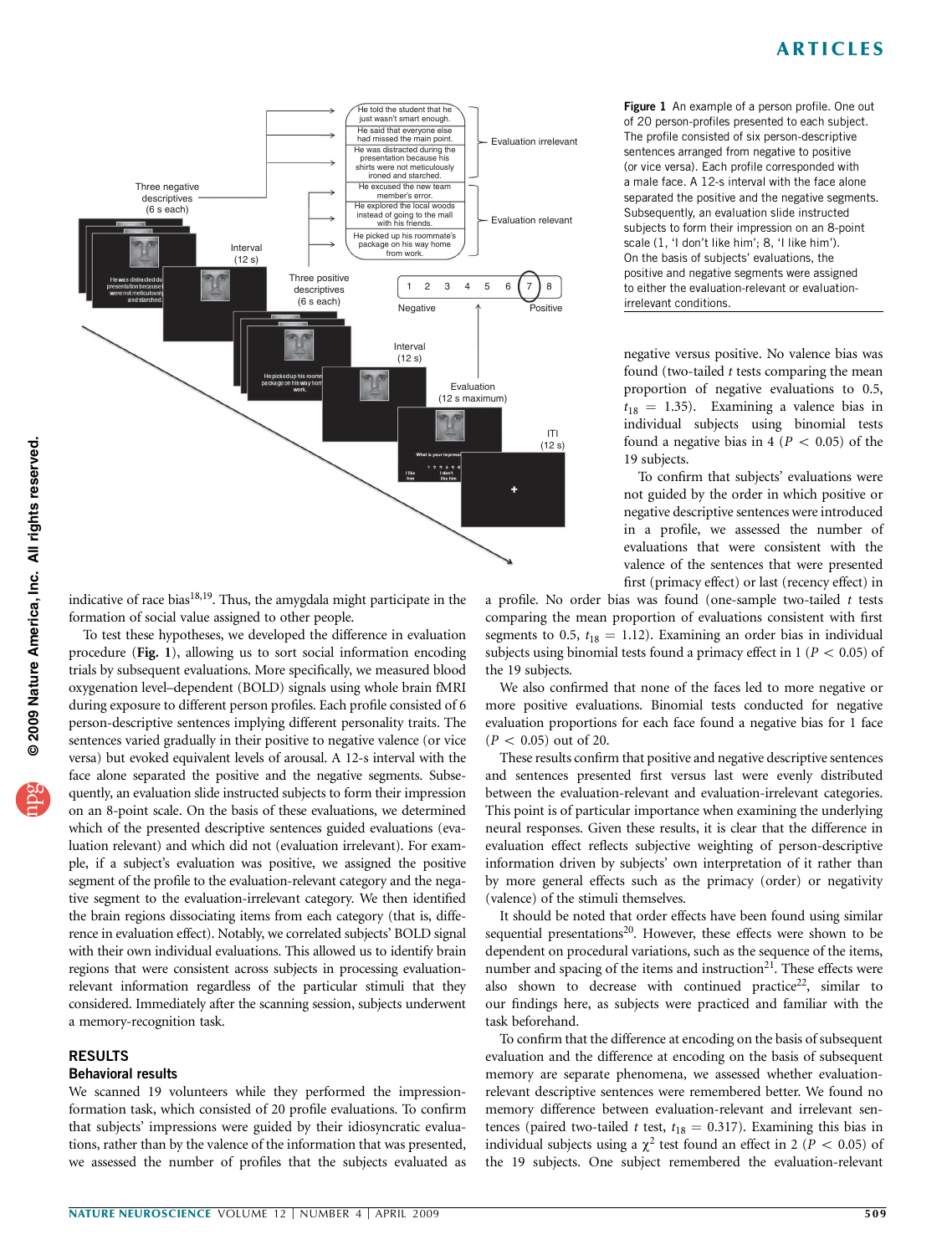## ARTICLES



information better than the evaluation-irrelevant information, whereas the other subject showed an opposite effect. Both evaluation-relevant and evaluation-irrelevant sentences were remembered significantly above chance (0.2; one-sample t test,  $t_{18} = 5.37, P < 0.01, t_{18} =$ 3.91,  $P < 0.01$ , respectively).

We conducted an additional study on a separate group of subjects without the fMRI scan to examine memory immediately after each profile presentation. This task was similar to the one used in the scanner, with the exception that, after the evaluation slide of each profile, subjects were presented with the face along with six descriptive sentences (five new and one old). The subjects had to identify which of the sentences was previously presented with the face. Again, we found no difference in memory for evaluation-relevant and irrelevant descriptive sentences and no valence or order biases in memory (see Supplementary Results and Supplementary Fig. 1 online). Together, these results eliminate differential memory as an alternative explanation of the findings in our procedure. Thus, evaluations were not driven by episodic memory for item information, confirming that the difference in evaluation effect is different from the difference in memory effect.

#### Neuroimaging results

In our neuroimaging analysis, we examined which regions showed the difference in evaluation effect out of regions that were broadly engaged in the impression-formation task. Functional regions of interest (ROIs) were identified contrasting faces with person-descriptive information and face-alone presentations (false discovery rate  $<$  0.05; Fig. 2 and Table 1). To examine whether the regions revealed by this contrast (Table 1) show the difference in evaluation effect, we extracted the BOLD response from each of these ROIs and compared the mean percentage BOLD signal change during the presentation of evaluationrelevant versus evaluation-irrelevant person-descriptive sentences (two-tailed t tests,  $P < 0.05$ ; Table 1). The only regions showing significantly greater BOLD responses to evaluation-relevant sentences were the amygdala and the PCC (Fig. 2b), and the thalamus ( $P < 0.05$ ; Table 1). There were no regions showing the opposite effect.

For comparison, we examined an extensive region of dmPFC revealed by the face with descriptive sentences versus face alone contrast (Fig. 2a). However, the analysis separating dmPFC responses into evaluation-relevant versus evaluation-irrelevant person-descriptive sentences revealed no difference in evaluation effect (Fig. 2b).

Figure 2 Brain regions demonstrating the difference in evaluation effect out of regions broadly engaged in the impression-formation task. (a) Functional ROIs were identified by contrasting faces with person-descriptive sentences versus face-alone presentations (false discovery rate  $<$  0.05). The dmPFC  $(x = -7, y = 24, z = 53;$  Brodmann area 8/9), PCC  $(x = 0, y = -51, z = 23;$ Brodmann area 23) and left amygdala ( $x = -23$ ,  $y = -8$ ,  $z = -16$ ) are denoted by yellow circle on the statistical activation map. The full list of regions revealed by this contrast is detailed in Table 1. (b) To examine whether these ROIs show the DE effect, we extracted the BOLD response from each of these regions (dmPFC,  $6,561$ -mm<sup>3</sup> voxels; PCC, 760-mm<sup>3</sup> voxels; amygdala, 111-mm<sup>3</sup> voxels) and compared the mean percentage BOLD signal change during the presentation of evaluation-relevant versus evaluation-irrelevant person-descriptive sentences. The differential score was calculated by subtracting evaluation-irrelevant from evaluation-relevant responses, so positive scores correspond to stronger responses to the evaluation-relevant information. A significant differential responding (twotailed  $t$  tests) was shown by the PCC and the amygdala, but not by the dmPFC ( $P < 0.05$ ). Error bars indicate s.e.

To confirm these findings, we conducted an additional analysis using a contrast directly comparing BOLD responses during the presentation of evaluation-relevant versus evaluation-irrelevant persondescriptive sentences. As expected, this contrast revealed only the PCC  $(P < 0.001$  corrected; Fig. 3a), the amygdala (Fig. 3b) and the thalamus (see Supplementary Results). For the latter two regions, we used a more liberal threshold ( $P < 0.05$  and  $P < 0.005$  uncorrected,

Table 1 Talairach coordinates of regions extracted from the face with person-descriptive information  $>$  face alone contrast (false discovery rate  $< 0.05$ )

|                                     |      | Coordinates    |       |                |       | Volume       |
|-------------------------------------|------|----------------|-------|----------------|-------|--------------|
| Region                              | Side | Χ              | y     | Z              | BA    | $\text{m}^3$ |
| PCC*                                | M    | 0              | $-51$ | 23             | 23    | 760          |
| Amygdala*                           | L    | $-23$          | $-8$  | $-16$          |       | 111          |
| Thalamus*                           | L    | $-7$           | $-13$ | 12             | -     | 333          |
| Thalamus*                           | R    | 9              | $-13$ | 10             |       | 291          |
| Caudate                             | R    | 9              | 5     | 10             |       | 170          |
| Caudate                             | L    | $-9$           | 3     | 12             |       | 181          |
| Hippocampus                         | R    | 27             | $-11$ | $-13$          | -     | 125          |
| dmPFC                               | L    | $-7$           | 52    | 37             | 9     | 2,930        |
| dmPFC                               | L    | $-9$           | 26    | 55             | 8     | 2,997        |
| dmPFC                               | R    | 11             | 32    | 52             | 8     | 1,584        |
| Superior frontal gyrus              | L    | $-4$           | $-1$  | 61             | 6     | 2,128        |
| Ventromedial prefrontal cortex      | M    | $\Omega$       | 48    | $-8$           | 10    | 2,931        |
| Inferior frontal gyrus              | L    | $-43$          | 24    | $-1$           | 47    | 2,426        |
| Inferior frontal gyrus              | R    | 44             | 26    | $-6$           | 47    | 2,917        |
| Middle frontal gyrus                | L    | $-46$          | 10    | 27             | 8     | 4,478        |
| Middle frontal gyrus                | R    | 40             | 5     | 30             | 6     | 1,184        |
| Superior temporal gyrus             | L    | $-46$          | 14    | $-14$          | 38    | 4,291        |
| Superior temporal gyrus             | R    | 52             | 12    | $-13$          | 38    | 3,833        |
| Superior temporal gyrus (posterior) | L    | $-50$          | $-57$ | 16             | 21/22 | 2,615        |
| Middle temporal gyrus (anterior)    | R    | 53             | $-2$  | $-18$          | 21    | 4,712        |
| Middle temporal gyrus (anterior)    | L    | $-52$          | $-2$  | $-18$          | 21    | 5,330        |
| Middle temporal gyrus (posterior)   | L    | $-54$          | $-29$ | $\mathbf 1$    | 21    | 4,293        |
| Middle temporal gyrus (posterior)   | R    | 52             | $-37$ | $\overline{4}$ | 21    | 2,537        |
| Precuneus                           | L    | $-45$          | $-7$  | 47             | 4     | 5,404        |
| Fusiform gyrus                      | L    | $-38$          | $-48$ | $-15$          | 20/37 | 6,371        |
| Lingual gyrus                       | R    | 21             | $-58$ | $^{-1}$        | 37/19 | 2,414        |
| Lingual gyrus                       | L    | $-17$          | $-58$ | $^{-1}$        | 19    | 2,585        |
| Cerebellum                          | M    | $\overline{c}$ | $-64$ | $-25$          |       | 4,631        |

BA, Brodmann area; L, left; M, middle; R, right.

\*Regions showing the difference in evaluation effect (two-tailed t tests,  $P < 0.05$ ).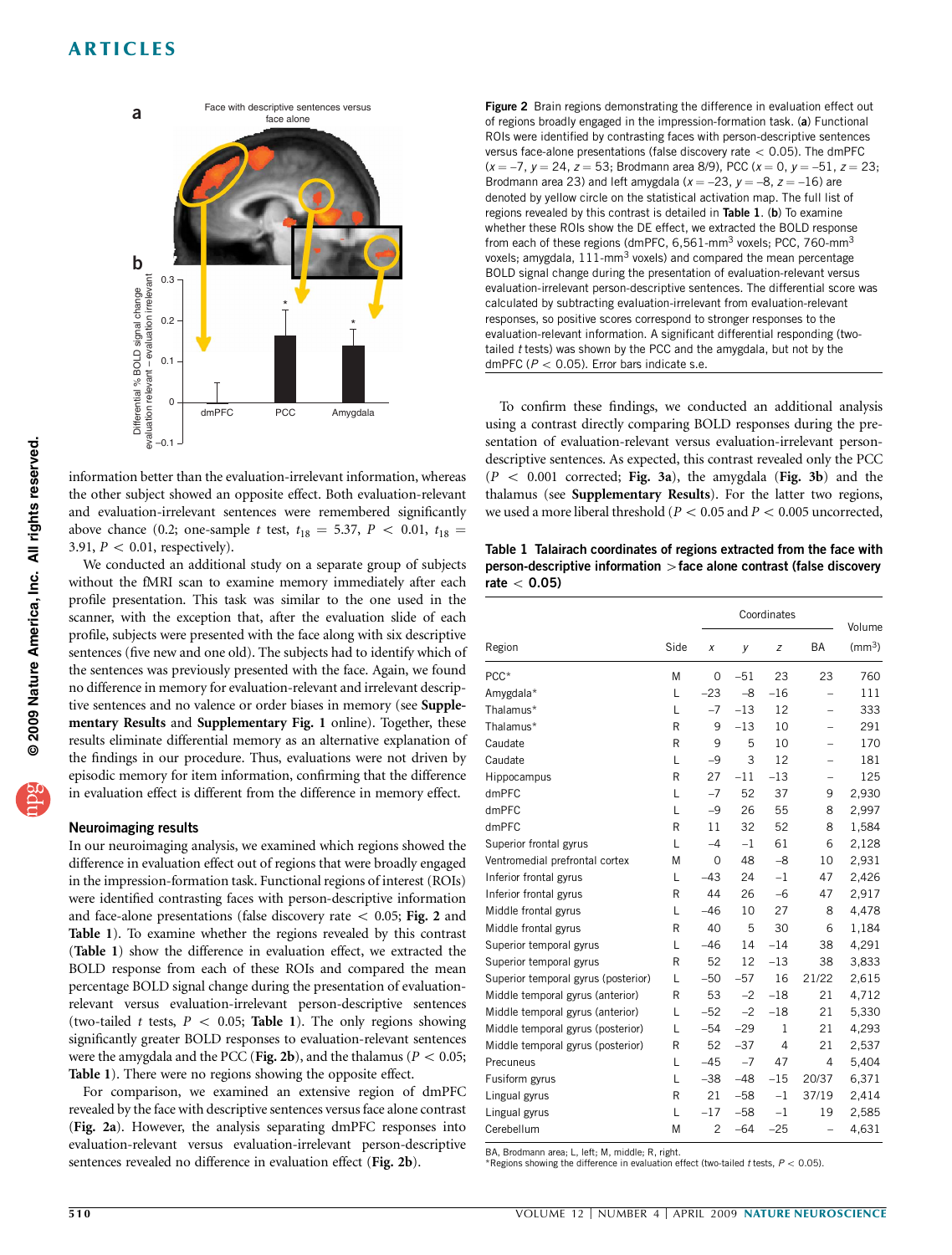Evaluation relevant versus evaluation irrelevant



Figure 3 Brain regions revealed by the evaluation-relevant versus evaluationirrelevant contrast. (a) PCC BOLD responses ( $x = 0$ ,  $y = -51$ ,  $z = 24$ ;  $P <$ 0.001 corrected). (b) Amygdala BOLD responses  $(x = -23, y = -8, z = -16;$  $P < 0.05$  uncorrected). (c,d) Mean percentage BOLD signal change extracted from all PCC (2,187 mm<sup>3</sup>) and amygdala (108 mm<sup>3</sup>) voxels. The mean BOLD response for each trial type is shown: evaluation relevant (black bars) and evaluation irrelevant (orange bars). Error bars indicate s.e.

respectively; minimal cluster size  $> 100$  mm<sup>3</sup>). No other regions of activation were observed, even at the most liberal threshold ( $P < 0.05$ ) uncorrected). We determined the mean and variance of the PCC and amygdala BOLD responses (Fig. 3c,d). Finally, no regions were revealed by the opposite contrast (evaluation irrelevant versus evaluation relevant), even at a more liberal threshold ( $P < 0.05$  uncorrected).

The categorical comparison between the evaluation-relevant and evaluation-irrelevant person-descriptive information is predicated on the idea that the overall evaluation involves either the positive or negative information alone. However, it might also reflect the weighted sum of both positive and negative information. To capture this, we conducted a parametric analysis, correlating the level of subjects' evaluations (ranging from 1 to 8) with PCC and amygdala mean BOLD responses (Fig. 4). We found that the mean BOLD response was stronger during the encoding of negative information for subjects giving negative evaluations (Fig.  $4a,c$ ) and was stronger during the encoding of positive information for subjects giving positive evaluations (Fig. 4b,d). These data suggest that PCC and amygdala responses reflect the integration of positive and negative information into an overall impression. Consistent with our behavioral findings, in which no valence bias was observed, these BOLD responses also do not map

Figure 4 BOLD signal in PCC and amygdala correlates with strength of evaluation. (a-d) Correlations between mean normalized PCC (a,b) and amygdala (c,d) BOLD signal (extracted from the evaluation relevant versus evaluation irrelevant contrast) and level of evaluation ranging from 1 ('I don't like him') to 8 ('I like him') are presented. For both regions, a more negative evaluation led to a stronger mean BOLD response during the encoding of negative person-descriptive information  $(a, c)$  and a more positive evaluation led to a stronger mean BOLD response during the encoding of positive person-descriptive information (b,d). This was supported by a significant correlation between the mean BOLD response and level of evaluation. Because lower scores on the evaluation scale represent more negative evaluations, the correlation was negative (PCC,  $r = -0.95$ , a; amygdala,  $r = -0.93$ , c;  $P < 0.01$ ) during negative information trials and positive during positive information trials (PCC,  $r = 0.84$ , b; amygdala,  $r = 0.85$ , d;  $P < 0.01$ ).

onto the valence of the information per se. Instead, these regions encode social information that is subjectively meaningful and more heavily weighted in later evaluations. Thus, both positive and negative persondescriptive information receives more processing as long as it is relevant for subsequent evaluations (see Supplementary Fig. 2 and Supplementary Tables 1 and 2 online).

#### **DISCUSSION**

We provide new evidence for the manner in which social information is encoded in the brain to form impressions of others. When required to rapidly judge others, we appear to be efficient evaluators. We sift through available social information, weighting what matters to us. Sorting information by level of importance is a matter of subjective preference. Our results show where this sorting occurs in the brain, suggesting a neural mechanism by which impressions are formed. Subjects regarded different segments of person-descriptive information as being relevant or irrelevant for their subsequent evaluations. The idiosyncratic basis for this differential relevance might be factors such as personal experience, social values and pet peeves among others, which could make particular items more salient in the eyes of the beholder. First impressions, therefore, are tightly connected with the enduring biases subjects bring along. Such biases shape how subjects weight different types of information and which information is selected for additional processing. Even though these factors may vary widely between subjects, across subjects, the same brain regions, the PCC, the amygdala and the thalamus, dissociated these two types of information. The extent to which these regions were recruited during encoding of person-descriptive information correlated with how subjects valued it, as was evident in their subsequent evaluation scores.

It is important to note that the differential encoding on the basis of subsequent evaluation effect that we report here is dissociable from the previously reported effect of differential encoding on the basis of subsequent memory. Behaviorally, evaluation-relevant items were not remembered better than irrelevant ones. Consistent with this, encoding of evaluation-relevant information did not selectively engage memory related areas such as the hippocampus or the dorsolateral prefrontal

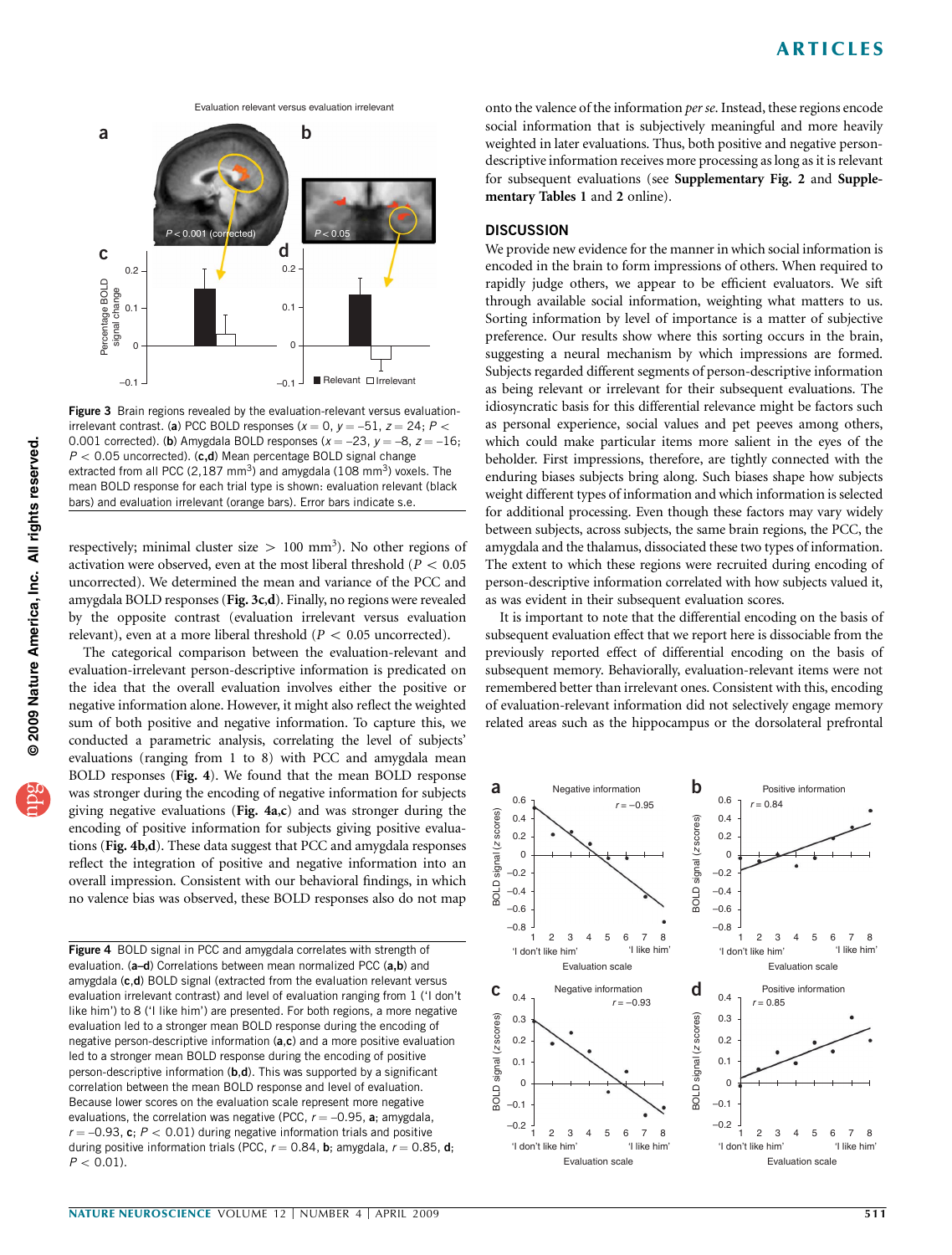### ARTICLES

cortex. It appears that the relevance of particular information for subsequent evaluations does not confer a mnemonic advantage (as would be shown by a DM effect). One might expect information that is valued more to be better remembered. However, these results are not surprising given previous research showing [th](#page-6-0)at individuals with amnes[ia](#page-6-0) develop impressions of social others<sup>23</sup> and show attitude change24 without having recollection of the information on which these affective judgments were based. Normal subjects have long been kno[wn](#page-6-0) to show such dissociation in rapid on-line impression formation<sup>25</sup>, [a](#page-6-0)s well as in judgments made a few months after persondescriptive information was introduced<sup>26</sup>. Taken together, these data suggest that episodic memory is probably not a mediating factor in the use of information for subsequent evaluations.

Understanding the neural substrates of social cognition has been one of the core motivations driving the burgeoning field of social neuroscience. A number of studies h[ave](#page-6-0) highlighted the dmPFC in the processing of social information $6-9$ . Our results provide further evidence that the dmPFC is recruited to process person-descriptive information during impression formation. However, BOLD responses in this region do not dissociate evaluation-relevant from evaluation-irrelevant information, suggesting that the dmPFC is not essential for the evaluative component of impression formation. In fact, s[ocia](#page-6-0)l evaluation recruits brain regions that are not socially specialized<sup>27</sup> but are more generally involved in valuation and emotional processes.

Valuation and emotional processes, as a substantial amount of research has shown, are characteristic of the amygdala. In particular, the amygdala is considered to b[e a c](#page-6-0)rucial region in learning about motivationally important stimuli $10-12$ . It is also implicated [in so](#page-6-0)cial inferences that are based o[n fac](#page-6-0)ial and bodily expressions<sup>15-17</sup>, in inference[s o](#page-6-0)f trustworthiness $13,14$  and in the capacity to infer social attributes<sup>28</sup>. Moreover, the involvement of amygdala in social inferences might be independent of awareness or explicit memory. For example, increased amygdala responses [we](#page-6-0)re correlated with implicit, but not explicit, measures of the race bias<sup>19</sup>, as well as with presentation of faces previously presented in an emotional, but not neutral, context, reg[ard](#page-6-0)less of whether subjects could explicitly retrieve this information<sup>26</sup>. Here we provide evidence linking the two domains of affective learning and social processing by showing that the amygdala is engaged in the formation of subjective value assigned to another person in a social encounter.

Although the amygdala is typically implicated in the processing of negative affect and negativ[e s](#page-6-0)timuli have been shown to modulate it more than positive stimuli<sup>29</sup>, we found that the amygdala processed both positive and negative evaluation-relevant information, suggesting that amygdala activity is driven by factors other than mere valence, such as the motivational importance [or sa](#page-6-0)lience of the stimuli. This result is consistent with recent findings $30,31$  showing enhanced amygdala responses for both positive and negative stimuli as a function of motivational importance.

Evidence related to the PCC has been more diverse. There have been [re](#page-6-0)ports in the social domain, such as involveme[nt](#page-6-0) in theory of  $mind<sup>32</sup>$  and self-referential outward-focused thought<sup>33</sup>, in memory related [p](#page-6-0)rocesses such as autobiographical memory [of](#page-6-0) family and frie[nds](#page-6-0)<sup>34</sup>, and in emotional modulation of memory<sup>35</sup> and attention<sup>36</sup>. More recently, the PCC has been linked with econo[mic](#page-6-0) decision [m](#page-6-0)aking, the assignment of subjective value to rewards $37$ under ri[sk](#page-6-0) and uncertainty<sup>38</sup>, and credit assignment in a social exchange<sup>39</sup>. A common denominator of these studies might be that all involved either a social or an outward-directed valuation component. Our task also encompasses these features, extending

the role of the PCC to value assignment to social information guiding our first impressions of others.

The amygdala and the PCC are both interconnected with the thalamus as part o[f a](#page-6-0) larger circuitry that is implicated in emotion, arousal and learning40. Beyond the known role of the amygdala and the PCC in social-information processing and value representation, our results suggest a neural mechanism underlying the online formation of first impressions. When encoding everyday social information during a social encounter, these regions sort information on the basis of its personal and subjective importance and summarize it into an ultimate score, a first impression. Other regions, such as the ventromedial PFC, the striatum [and](#page-6-0) the insula, have also been implicated in valuation processes<sup>41-45</sup>. However, these regions did not emerge in our difference in evaluation effect analysis. This might suggest a possible dissociation in the valuation network between regions engaged in the formation of value and its subsequent representation and updating. The latter regions would not be engaged during encoding and therefore would not show a difference in evaluation effect but would instead have an effect once the evaluation is formed. The amygdala and the PCC probably participate in both value formation and its representation. The difference in evaluation procedure may provide a useful tool for disentangling the different components of the valuation system and their specific contributions to social versus nonsocial evaluations.

In sum, the complexity of social evaluation in forming a first impression is evident in the recruitment of multiple brain systems that are involved in social-information processing, emotion and valuation. Although it has been suggested that some neural systems are specialized for social-information processing, it seems that when it comes to evaluating others, these systems are not enough. Additional regions specialized in affective processing are recruited to evaluate other people in our initial encounters with them, providing a neural signature of first impressions.

#### **METHODS**

Subjects. We recruited 19 right-handed normal volunteers (12 males) between 18 and 31 years of age (mean  $=$  22.68, s.d.  $=$  4.57) for the fMRI evaluation task. The experiment was approved by the New York University Committee on Activities Involving Human Subjects. All subjects gave informed consent and were paid for their participation.

Stimuli. We constructed 20 person profiles using 120 person-descriptive sentences implying different personality traits (for example, considerate: ''He prom[ise](#page-6-0)d not to smoke in his apartment since his roommate was trying to quit.")<sup>6</sup>. These sentences were pretested ( $n = 30$ ) for valence (1 = very negative and  $8 =$  very positive) and arousal (1 = not arousing and  $8 =$  very arousing). Each profile consisted of six unique sentences, arranged sequentially from either negative to positive or positive to negative. The valence transition was gradual according to the mean valence ratings from the pretest in the following way (for negative to positive profiles): the first was very negative  $(1.00 <$  mean  $< 2.74$ ), the second and third were moderately negative (2.75  $< M < 4.49$ ), the fourth and fifth were moderately positive  $(4.50 < M < 6.24)$ , and the sixth was very positive (6.25  $< M < 8.00$ ). This order was reversed for positive-to-negative profiles. Two-tailed t tests were conducted between mean arousal ratings of positive and negative sentences in each profile to ensure that there were no significant differences ( $P > 0.1$  for all profiles). We paired each profile with a picture of a monochrome male face of neutral expression, all of which were taken with identical lighting source and camera angle (Extended Yale Database B).

Procedure. Participants were told that they would see information about different people and would be asked to give their impressions of them. We presented 20 person profiles in one of four orders, counterbalanced across subjects. These four sets were designed to control for order of profile presentation, order of sentences in each profile and assignment of faces to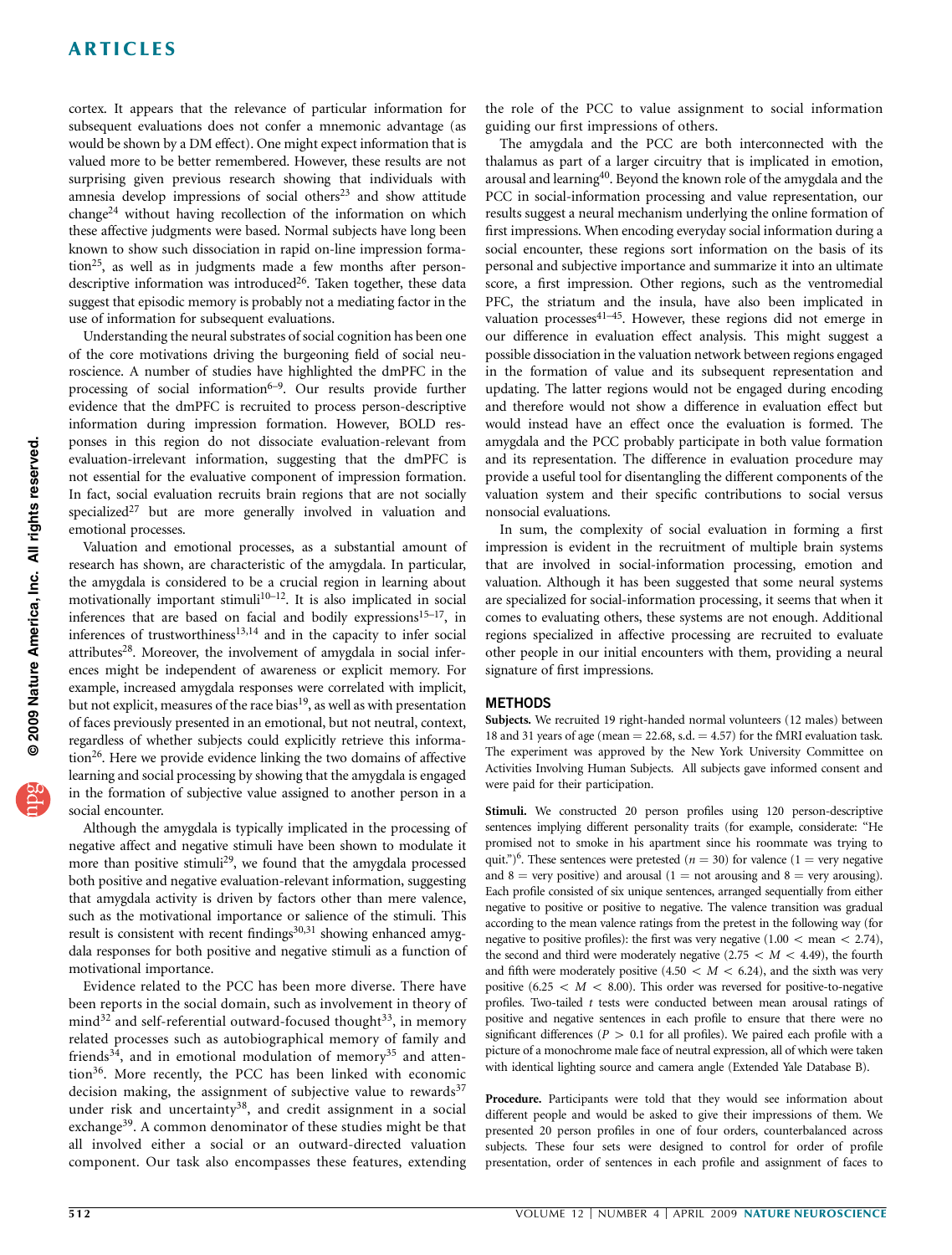profiles. None of the sentences or faces repeated in each order. At the onset of each profile, the first, second and third sentences were presented with the face for 6 s each (18 s total). Following these was a 12-s interstimulus interval displaying only the face. Next, the fourth, fifth and sixth sentences were presented with the face for 6 s each (18 s total). Another face-only interstimulus interval ensued for 12 s. Subsequently, a feedback slide with the face still being apparent asked subjects to answer the question, 'What is your impression of him?' on a Likerttype scale between 1 ('I don't like him') and 8 ('I like him'). After subjects made a button response, they were requested to confirm their choice. Following confirmation, a 'Thank you' slide was displayed for the remainder of the 12 s from the onset of the feedback slide (that is, feedback slide and confirmation slide and 'Thank you' slide  $= 12$  s). Finally, an intertrial interval (ITI) with fixation point was displayed for 12 s, after which the next profile was presented.

After the fMRI session, subjects participated in a memory task that consisted of 40 trials in one of two orders. In each trial, five faces, which were previously encountered during the fMRI task, were coupled with one sentence presented with one of these five faces during the fMRI task. Subjects had to select which of the five faces had been described with this sentence. These were sampled from all 20 profiles, with equal representation from the positive, negative, first and last segments.

Evaluation analysis. To verify that subjects' evaluations were guided by their individual subjective preferences rather than by any other effect, we probed the data for valence bias (more positive than negative evaluations or vice versa), order bias (primacy or recency effects; that is, more evaluations with the same valance as the segment presented first (first, second and third sentences) compared with last (forth, fifth and sixth sentences) or vice versa). We also examined a face bias (that is, whether particular faces led to more negative or positive evaluations).

Subjects' responses on the 8-point scale were coded as being negative (1 to 4) or positive (5 to 8). To test whether subjects were biased by valence in their evaluations, we compared the proportion of negative evaluations to the proportion that would be measured if there were zero bias (that is, 0.5) using a one-sample two-tailed  $t$  test for the group analysis and binomial tests for individual subject analyses. Similarly, to test whether subjects were biased by order, we compared the proportion of evaluations with the same valence as the segment presented first to the proportion that would be measured if there were zero bias (that is, 0.5) using a one-sample two-tailed t test for the group analysis and binomial tests for individual subject analyses. To test whether a particular face led to more negative or more positive evaluations, binomial tests comparing the proportion of negative evaluations to the proportion that would be measured if there were zero bias (that is, 0.5) were conducted for each face. An alpha level of 0.05 was set for all statistical comparisons.

Memory analysis. To verify that the different types of information did not affect memory performance, we examined the memory data for valence bias (negative sentences were remembered better than positive or vice versa), order bias (sentences presented in the first segment (first, second or third presentations) were remembered better than those presented in the last segment (fourth, fifth or sixth presentations) in profile (primacy effect) or vice versa (recency effect)) and evaluation-relevance bias (evaluation-relevant sentences (having the same valence as the subsequent evaluation) were remembered better than evaluation-irrelevant sentences (with valences different from the subsequent evaluation)).

To test for these memory biases, we used a recognition accuracy measure that was defined as correct recognition responses divided by the total number of sentences in category. For group analyses, we compared mean recognition accuracy in the two corresponding categories of each bias test using paired twotailed  $t$  tests. For individual subject analyses, numerical counts corresponding with the two categories were compared using  $\chi^2$  tests. Finally, overall recognition success was tested using a one-sample t test comparing the proportion of correct recognition responses to chance level. An alpha level of 0.05 was set for all statistical comparisons.

fMRI acquisition. A 3T Siemens Allegra head-only scanner and Siemens standard head coil were used for data acquisition. Anatomical images were

acquired using a T1-weighted protocol (256  $\times$  256 matrix, 176 1-mm sagittal slices). Functional images were acquired using a single-shot gradient echo EPI sequence (repetition time, 2.0 s; echo time, 25 ms; field of view, 192 cm, flip angle =  $75^{\circ}$ , bandwidth = 4,340 Hz px<sup>-1</sup> and echo spacing = 0.29 ms). We obtained 39 contiguous oblique-axial slices ( $3 \times 3 \times 3$ -mm voxels) parallel to the anterior commissure–posterior commissure line. Analysis of the imaging data was conducted using BrainVoyager QX software package (Brain Innovation). Functional imaging data preprocessing included motion correction, slice scan time correction (using sinc interpolation), spatial smoothing using a three-dimensional Gaussian filter (4-mm full width at half maximum), and voxel-wise linear detrending and high-pass filtering of frequencies (above three cycles per time course). The structural and functional d[ata](#page-6-0) of each participant were transformed to standard Talairach stereotaxic space<sup>46</sup>.

fMRI analysis. A random-effects general linear model analysis was conducted on the fMRI signal during the evaluation task with the following predictors: evaluation-relevant person-descriptive information, evaluation-irrelevant person-descriptive information, face-alone after first information segment, face-alone after second information segment and evaluative response. The predictors were convolved with a standard canonical hemodynamic response function.

Contrast analyses. The primary contrast of interest was faces with person descriptive sentences versus face alone presentations. On the basis of this contrast, we defined the ROIs on which to examine the difference in evaluation effect (see below). Regions on the statistical map showing a significant response (clusters of at least 100-mm3 contiguous voxels whose false discovery rate was  $<$  0.05) are detailed in Table 1.

To validate the primary analysis, the secondary contrast of interest was evaluation-relevant versus evaluation-irrelevant person-descriptive information, which directly explored the difference in evaluation effect (that is, regions showing neural differentiation of encoding on the basis of subsequent evaluations). We expected to reveal similar regions in these two independent analyses. Calculation of significant values in the activation map revealed by this contrast (Fig. 3a) was based on the individual voxel significance ( $P < 0.001$  corrected) and on the minimum cluster size of 890-mm<sup>3</sup> voxels. The probability of a false positive was determined from the fre[qu](#page-6-0)ency count of cluster sizes in the entire brain using a Monte Carlo simulation $47$ . Because this analysis revealed only the region of the PCC, we used a gradually more liberal threshold to reveal additional regions (minimal cluster size of 100-mm<sup>3</sup> voxels,  $P < 0.005$ uncorrected for thalamus; Supplementary Fig. 1;  $P < 0.05$  uncorrected for amygdala; Fig. 3b). We extracted the mean percentage BOLD signal change at peak activation from the PCC (Fig. 3c) and the amygdala (Fig. 3d) for evaluation-relevant versus evaluation-irrelevant person-descriptive sentences.

Difference in evaluation effect analysis. A comparison between responses to evaluation-relevant and evaluation-irrelevant person-descriptive information was conducted on BOLD responses in ROIs revealed by the face with descriptive information versus face contrast (false discovery rate  $< 0.05$ ; Table 1). For each ROI, we used paired two-tailed  $t$  tests comparing the mean percentage BOLD signal change from baseline (12-s ITI where a fixation point was presented between profile presentations) of the evaluation-relevant versus the evaluationirrelevant trials. Each trial consisted of the mean of the nine BOLD measurements (repetition time  $= 2$  s), during which the descriptive information was presented, and which were averaged across 20 trials in each condition and across 19 subjects. The alpha level for statistical comparisons was set at 0.05.

Correlation analysis. Correlations were computed between mean normalized BOLD signals and levels of evaluation ranging from 1 to 8. fMRI responses were extracted from the evaluation-relevant versus evaluation-irrelevant contrast for PCC ( $x = 0$ ,  $y = -51$ ,  $z = 24$ ;  $P < 0.001$  corrected, cluster size of 2,187-mm<sup>3</sup> voxels) and amygdala ( $x = -23$ ,  $y = -8$ ,  $z = -16$ ;  $P < 0.05$ uncorrected, cluster size of 108-mm3 voxels). The fMRI signal was averaged across 19 subjects at each level of evaluation. The correlations were calculated separately for fMRI responses during the presentation of negative and positive information.

Note: Supplementary information is available on the Nature Neuroscience website.